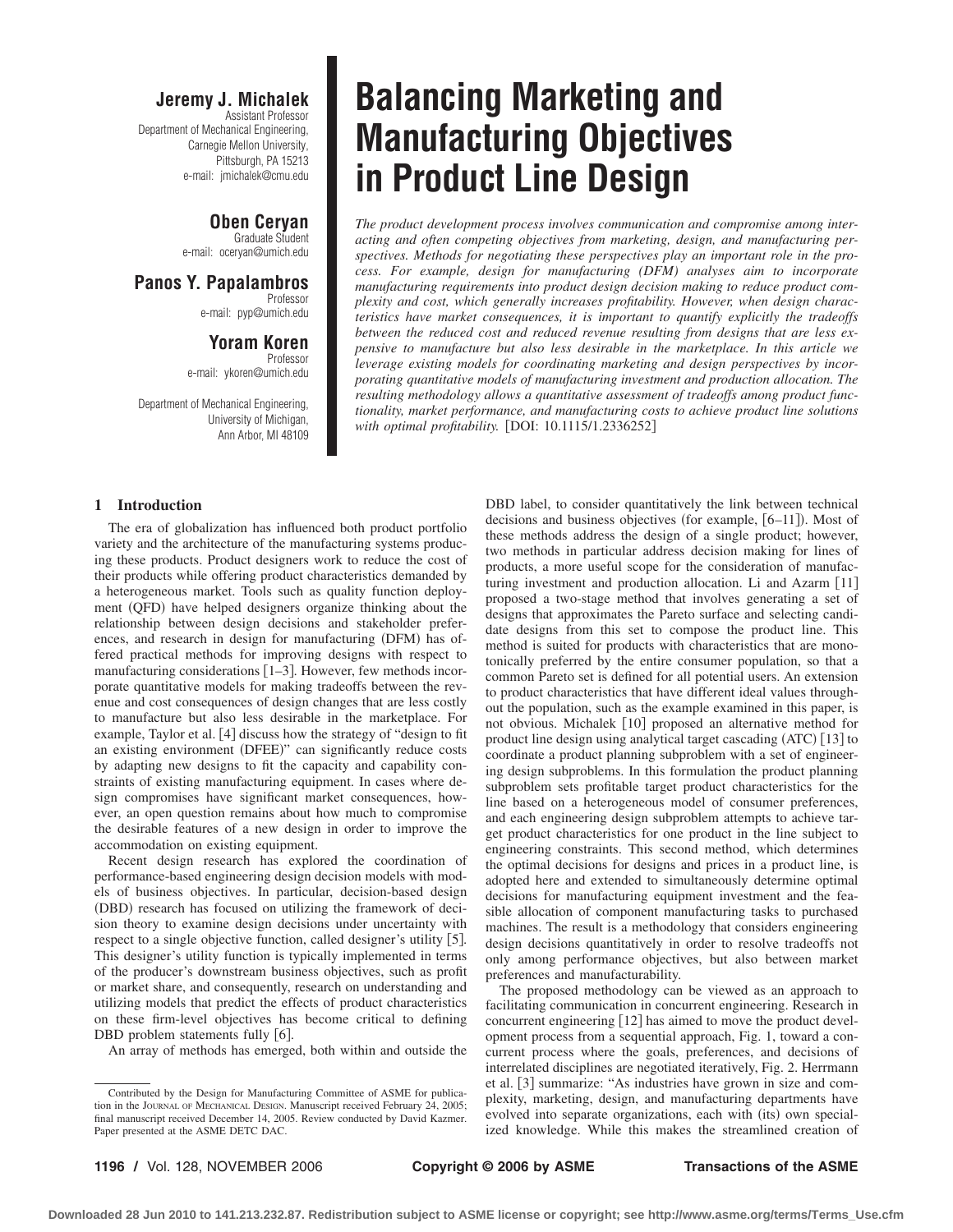

**Fig. 1 A sequential product development process**

complex products possible, it has also increased the knowledge and communication barriers between these areas. In practice, engineered systems are usually too complex to truly consider all issues simultaneously. More commonly, concurrent engineering (and DFM) is accomplished through an iterative "spiral" design process... in which marketing experts, designers, manufacturing engineers, and other personnel jump back and forth between the identification of customer needs, design of the product, and assessment of manufacturing issues." It is this iterative coordination process that the proposed ATC methodology aims to address rigorously via the coordination of mathematical models from each discipline. Previous work has shown that the ATC coordination process produces optimal solutions from a firm's perspective that are superior to those produced through a sequential approach  $[9, 10]$ .

While much research in concurrent engineering and DFM focuses on the early conceptual stages of product development, in this paper we will assume that the general architecture of the product and components have already been decided, and hence the focus will mainly be on determining physical properties such as dimensions of components across several products in the optimal product line. Therefore, the proposed approach facilitates communication at later design stages where parametric models can be called upon to resolve tradeoffs quantitatively. The expected benefits from such coordination and optimization can motivate the development of appropriate models in cases where models from some disciplines have not yet been built.

The remainder of the paper is organized as follows: In Sec. 2, we review the ATC methodology and derive the mathematical models for the marketing planning, manufacturing investment, and engineering design subproblems. In Sec. 3, we provide a numerical study to demonstrate an application of the proposed method and compare how the product line decisions may vary due to initial capacity portfolio. We conclude and present future work in Sec. 4.



**Fig. 2 A concurrent process**

### **2 Methodology**

In the proposed methodology, shown in Fig. 3 with symbols defined later in the text, decision models from design, business, and manufacturing are coordinated with one another to make tradeoffs with respect to a firm-level objective and thus reach a consistent solution that is optimal for the firm. The coordination of interdisciplinary decisions is built on models developed by Michalek [10]. These formulations use analytical target cascading (ATC) to organize and coordinate models from engineering design and marketing in order to achieve jointly optimal product line design solutions. ATC is a mathematical optimization technique for decomposing a system into a hierarchy of subsystems and coordinating optimization of each subsystem in such a way as to achieve a consistent, optimal design for the overall system. Hierarchical decomposition of a system can be advantageous in assisting management of the system and reducing practical difficulties associated with problem dimensionality, since the models of each subsystem typically have fewer variables and constraints than the combined full system model. ATC, unlike many multidisciplinary design optimization (MDO) methods, is focused on models of hierarchical systems, where each system in the hierarchy sets targets to be achieved by its subsystems. ATC has been applied to automotive systems [13], architecture [14], and to multidisciplinary product development [9,10].

ATC achieves joint solutions by setting targets at each level of the hierarchy for the subsystems at the level below in order to achieve targets passed by supersystems above. This procedure is iterated at each level of the hierarchy until convergence. It was proven by Michelena et al. [15] and later clarified by Michalek and Papalambros [16] that separately solving subsystems in the ATC hierarchy using certain coordination strategies can produce a solution arbitrarily close to the solution obtained when the full undecomposed system is solved altogether. Tosserams et al. [17] also offer an alternative ATC formulation using augmented Lagrangian relaxation, which we adopt here. Li provides a comprehensive review and comparison of alternative approaches to coordinating ATC sybsystems [30].

In the present formulation marketing, design, and manufacturing models are solved separately and coordinated via ATC to produce solutions that are optimal from the firm's perspective. The earlier model [10] accounts for marketing and design, but not manufacturing. The new formulation includes manufacturing models based on work by Sriraman et al. [18]. This extension is nontrivial, and it adds substantial complexity to the ATC process.

The ATC hierarchy contains a marketing subproblem, a manufacturing subproblem, and one design subproblem for each product  $j = \{1, 2, ..., J\}$  in the product line. The task of the marketing subproblem is to set the price for each product in the line along with targets for each product's characteristics, production volume, and cost, so that the predicted profit is maximized over a fixed time period. Here, the term "product characteristics" refers to quantitative aspects of the product observed by the customer resulting from the detailed engineering design decisions. If important aspects of the product cannot be quantified directly, other methods are available for modeling perceptual attributes (e.g., Wassenaar et al. [19]), but this is beyond the scope of this paper. Profit is predicted as a function of cost and demand, where demand depends on the characteristics and prices of the products. Without information from the manufacturing and design subproblems, marketing would set low cost, high production volume, and desirable product characteristics to maximize profit; however, coordination with the other subproblems will ensure that these targets are mutually realizable at the solution. Target costs and product characteristics passed to the product design subproblems are achieved as closely as possible by manipulating the design of each product. Likewise, production volume targets are achieved by allocating design of the product's components to available machines while ensuring that each component can only be made on machines capable of manufacturing the component design.

#### **Journal of Mechanical Design** NOVEMBER 2006, Vol. 128 **/ 1197**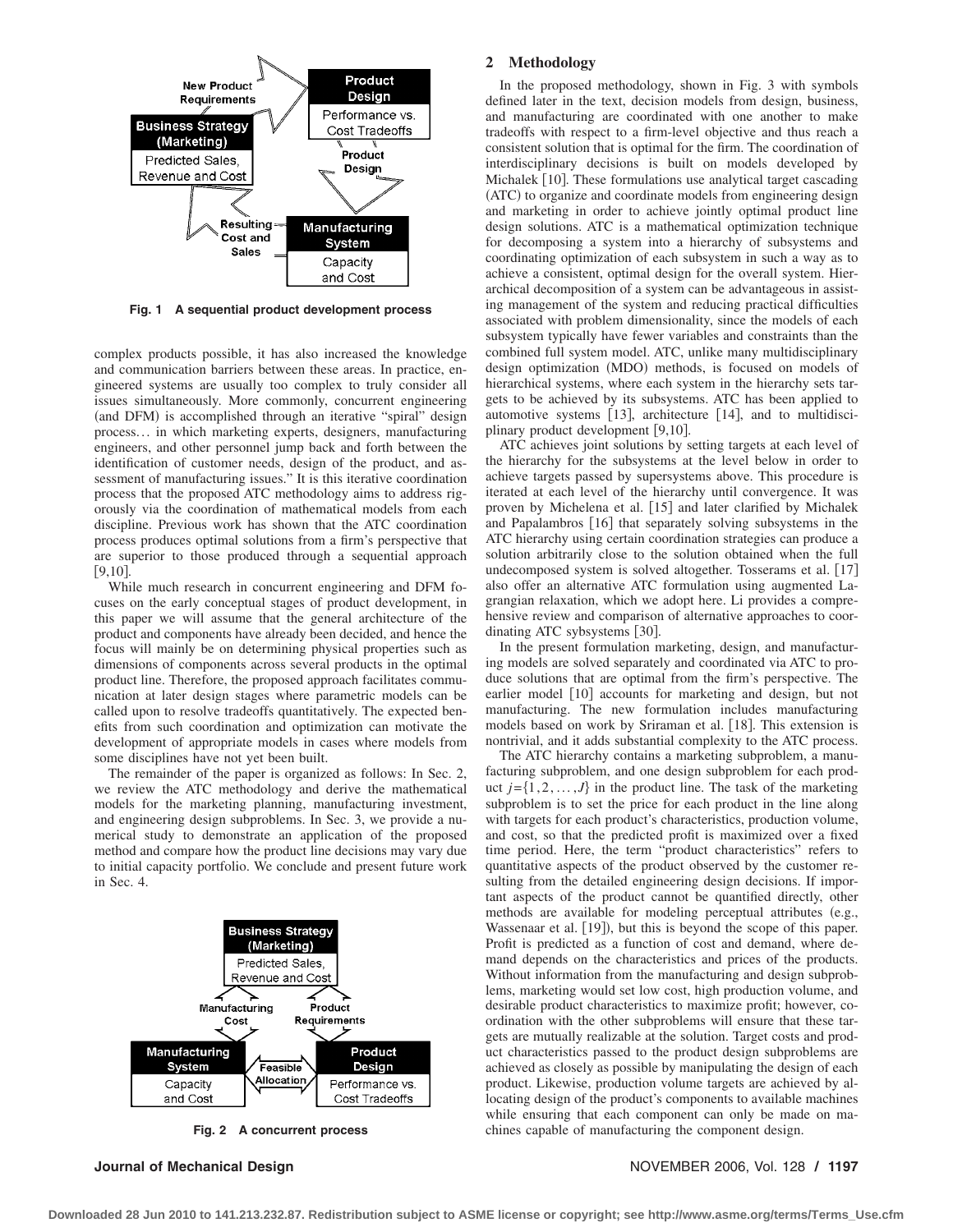

**Fig. 3 ATC coordination of marketing, engineering design, and manufacturing decisions**

Life-cycle and dynamic manufacturing issues are not considered in the model. Instead, it is assumed that a set of candidate machine types are available for purchase, and the manufacturing subproblem manages decisions of how many machines of each machine type will be purchased to match the cost targets set by marketing, while simultaneously providing sufficient machine capacity for producing the components designed in each engineering design subproblem. The production volume achievable for each product depends on the amount of machine time available for that product, so linking variables are included to coordinate machine time requests and allotments between the engineering design subproblems and the manufacturing subproblem. In the following sections, the mathematical formulation of each subproblem will be described in detail.

**2.1 Marketing Planning Subproblem.** In the marketing subproblem, shown in Fig. 3, decision variables include price *pj*, target production volume  $V_j^M$ , target unit material cost  $c_j^M$ , and a vector of target product characteristics  $z_j^M$  set for each product *j* in the product line, as well as a target for manufacturing investment and labor/operating cost *CM*. These variables are manipulated in order to maximize profit  $\Pi$ . In the ATC framework, the target values are set in the marketing planning subproblem independently of the corresponding values achieved by the manufacturing  $(C^P)$  and engineering design  $(V_j^E, c_j^E, \mathbf{z}_j^E)$  subproblems, which are treated as fixed parameters in the marketing subproblem (see Fig. 3). The objective function contains additional terms  $\pi$  to minimize deviation between each target value and its corresponding achieved value, where deviation is measured using the augmented Lagrangian, following Tosserams et al. [17]. In this way the details of the design, cost, and capacity allocation are handled outside of the marketing subproblem, but they are coordinated with marketing targets for these values, which are driven by the profit objective.

The predicted profit of the product line depends on the selling price of each product, the costs incurred, and the demand for each product. While price and cost targets are variables in the marketing subproblem formulation, demand is a function of the characteristics and prices of the products. This functional relationship is taken from Michalek [10], who use discrete choice econometric models fit to consumer choice data collected through a conjoint survey to predict demand. A brief description of this model is presented here, and interested readers may consult the reference for full details.

The discrete choice demand model is a random utility model, which assigns each individual a scalar utility value to each alternative in a choice set and models individual choice as a process of selecting the alternative with the highest associated utility value. Utility itself is not observed directly; however, aspects of the choice situation, such as the characteristics of the product, can be used to infer statistical patterns of choice through observation. Specifically, the utility  $u_{ij}$  of a product *j* to an individual *i* consists partly of a deterministic term  $v_{ij}$ , based on observable, measurable aspects of the choice scenario, and partly of a stochastic, unobservable error term  $\epsilon_{ij}$ , so that  $u_{ij} = v_{ij} + \epsilon_{ij}$ . Utility is used to describe probabilistic choice, so that the probability  $P_{ij}$  of individual *i* choosing product *j* from a set of options is equal to the probability that  $u_{ij} > u_{ij'}$  for all alternatives  $j' \neq j$  in the set, so that  $P_{ij} = Pr[v_{ij} + \epsilon_{ij}] > \{v_{ij'} + \epsilon_{ij'}\}_{\forall_{j'} \neq j}]$ 

### **1198 /** Vol. 128, NOVEMBER 2006 **Transactions of the ASME**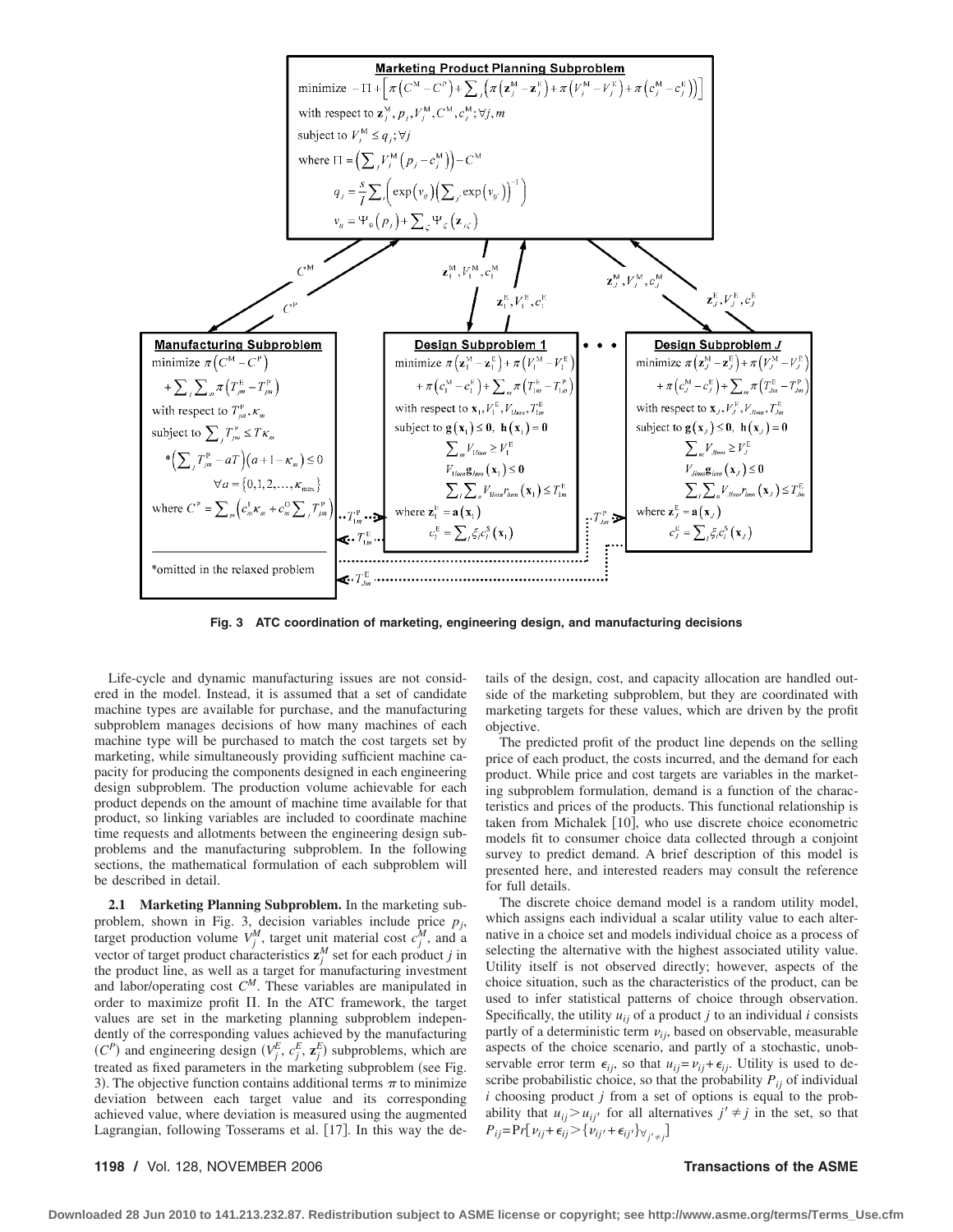The observable component of utility  $v_{ij}$  is a function of the measured aspects of the choice situation. In the homogeneous case, only aspects of the product *j* are measured, not aspects of the consumer *i*, so  $v_{ij} = v_j = f(\mathbf{z}_j, p_j)$ . This function can take different forms, and here it is a spline interpolation of the main-effects model of the discretized product characteristics and price. Procedurally,  $z_j$  and  $p_j$  are compiled into a single vector of "attributes" with elements indexed by  $\zeta$ ; the domain of each attribute is discretized into a finite number of levels  $\Omega_{\zeta}$  indexed  $\omega = 1, 2, \dots \Omega_{\zeta}$ ; a binary dummy variable  $\delta_{i\zeta\omega}$  is defined such that  $d_{i\zeta\omega} = 1$  if product *j* has attribute  $\zeta$  at level  $\omega$ , and  $\delta_{j\zeta\omega}$ =0 otherwise; and finally  $\nu_j = \sum_{\zeta} \sum_{\omega} (\beta_{\zeta \omega} \delta_{j\zeta \omega})$ , where  $\beta_{\zeta \omega}$  is the "part worth" or component of utility associated with attribute  $\zeta$  at level  $\omega$ . The values for the  $\beta_{\zeta\omega}$  coefficients in this main-effects model are determined by conducting a choice-based conjoint survey generated using experimental design techniques, where the levels of each attribute are systematically varied to reduce biases in estimating the model using a small number of survey questions (experiments). Each respondent is shown product profiles in a series of choice sets and asked to choose one from each set. The resulting data are used to estimate the best fit values of  $\beta_{\zeta\omega}$  using classical maximum likelihood techniques or Bayesian methods.

In order to account for the heterogeneity of preferences in the consumer population, the  $\beta_{\zeta\omega}$  coefficients may be assumed to vary across the population. In the present model the  $\beta_{\zeta\omega}$  coefficients of individuals are distributed following a mixture of multivariate normal distributions, and the parameters defining the mixing components are fit to the data using Bayesian Markov Chain Monte Carlo (MCMC) techniques. Finally,  $\beta_{i\zeta\omega}$  coefficients are drawn for a random set of individuals *i* from the mixture distribution, and a natural cubic spline function  $\Psi_{i\zeta}$  is fit through the  $\beta_{i\zeta\omega}$ coefficients at levels  $\omega = 1, 2, \dots, \Omega_{\zeta}$  for each attribute  $\zeta$  to interpolate  $\beta$  values of intermediate attribute levels for that individual. Using these splines,  $v_{ij} = \Psi_{i0}(p_j) + \Sigma_{\zeta} \Psi_{i\zeta}(\mathbf{z}_{i\zeta})$ , where price p is indexed as attribute  $\zeta = 0$ . Now, with the spline-interpolated function for  $v_{ij}$  estimated using survey data, it is possible to calculate the observable component of utility  $v_{ij}$  for a product *j* with any given product characteristics  $z_j$  and price  $p_j$ .

The form of  $P_{ij}$  with respect to  $\nu_{ij}$  depends on assumptions about the distribution of the unobserved error term  $\epsilon_{ij}$ . The two common assumptions are as follows: (1) Take  $\epsilon_{ij}$  to be normally distributed, resulting in the probit model, which requires multidimensional integration to evaluate; or (2) take  $\epsilon_{ij}$  to follow the double exponential distribution, resulting in the logit model, which produces nearly indistinguishable results from the probit model for small to moderate data sets and results in a simple closed form solution:

$$
P_{ij} = \frac{\exp(v_{ij})}{\sum_{j'} \exp(v_{ij'})}
$$
 (1)

This logit form is preferable for optimization, because it is quick and precise to evaluate. Finally, the demand  $q_i$  for a product *j* can be calculated by evaluating the average  $P_{ij}$  across a number of individuals  $i=1,2,...,I$  and multiplying by the size of the represented population *S*. This model of product demand is summarized in Fig. 3, and greater depth regarding the development of the model is available in Michalek [10].

If the target production volume  $V_j^M$  of each product *j* is less than or equal to demand, the resulting profit  $\Pi$  can be calculated as

$$
\Pi = \sum_{j} V_{j}^{M} (p_{j} - c_{j}^{M}) - C^{M}
$$
 (2)

If production volume were to be greater than demand, profit would be calculated in terms of demand rather than  $V_j^M$ , but here a constraint is included to ensure that  $V_j^M \ge q_j$  (see Fig. 3). It is true that  $V_j^M = q_j$  at the solution, since it is not profitable to pro-

### duce more or less than demanded, so it is not necessary to allow  $V_j^M$  to deviate from  $q_j$  in the formulation; however, this relaxation speeds up convergence without compromising solution accuracy since the profit objective ensures that the  $V_j^M \leq q_j$  constraint is active at the solution.

The objective function of the marketing subproblem is to maximize profit  $\Pi$  and minimize the deviation functions  $\pi$  measuring deviation between targets and responses of the investment and operating cost  $C^M$ , unit material cost  $c_j^M$ , product characteristics  $\mathbf{z}^M_j$ , and production volume  $V^M_j$ , for all products *j*. The full formulation of the marketing planning subproblem and its relationship to the other subproblems is shown in Fig. 3.

**2.2 Manufacturing Investment Subproblem.** It is assumed that a fixed set of machine types  $m = \{1, 2, ..., M\}$  is available from which to choose and the firm must decide how many machines  $\kappa_m$  of each machine type to purchase. Here the possibility of leasing or salvaging equipment is not considered; it is assumed that equipment is purchased only for this product line; and the cost of product-specific tooling is ignored; however, alternative scenarios could be explored using the same general methodology. For example, in Sec. 3 we explore a scenario where the firm owns equipment at initial conditions. The manufacturing subproblem is tasked with dividing up the purchased machine time among products in the line by setting decision variables  $T_{jm}^P$ , indicating the amount of time on machine *m* allocated to product *j*. Only allocation of machine time is considered here. Production issues such as machine configuration, reliability [20] and sequencing [21] are left for future work. If the parameter *T* represents the amount of machine time available per machine in a fixed period (i.e., the number of working hours over the period), then  $\kappa_m T$  is the total time available from  $\kappa_m$  machines. Therefore,  $T_{jm}^P$  is constrained such that

$$
\sum_{j} T_{jm}^{P} \le \kappa_m T. \tag{3}
$$

In practice, each  $\kappa_m$  must be a non-negative integer  $(0,1,2,...)$ because it is not possible to pay for a fraction of a machine at a fraction of the cost to receive a fraction of the capacity. However, the formulation is designed so that this requirement can be relaxed, permitting the purchase of fractional numbers of machines. The solution to this relaxed problem will provide an upper bound on the amount of profit achievable by the more realistic situation, where  $\kappa_m$  is restricted to integers. One way to restrict  $\kappa_m$  to integer values is to do so explicitly in the formulation, resulting in a mixed integer nonlinear programming problem, which requires additional techniques [31]. However, to avoid using integer variables in this formulation, it is possible to restrict the  $\kappa_m$  terms to integer values while working entirely in a continuous space: For a particular value of *a*, the following constraint:

$$
\left(\sum_{j} T_{jm}^{P} - aT\right)(a+1-\kappa_{m}) \le 0\tag{4}
$$

coupled with simple boundary constraints restricting  $T_{jm}^P \ge 0$ , ensures that when fewer than  $(a+1)$  machines are purchased (i.e., when  $\kappa_m < a+1$ , the total machine time allocated must not be greater than *aT*, the time provided by *a* machines. A set of these constraints for all  $a = \{0, 1, 2, \ldots\}$  enforced together ensures that at least *a* machines must be purchased in order to use *a* machines worth of time, for all values of *a*. In implementation, values of *a* need only be considered up to the maximum number of machines *a*max expected to be purchased. As a practical issue, the modeler can generally estimate the order of magnitude of  $a_{\text{max}}$ ; however, if the maximum value assumed for  $a_{\text{max}}$  is too small, the solution will yield  $\kappa_m > a_{\text{max}}$  for some *m*, and the modeler will know to increase *a*max. While this set of constraints enables operation in a continuous domain and results in integer solutions for  $\kappa_m$ , it does not resolve all difficulties. This set of constraints creates a nonconvex "stair step" shaped feasible region, and given the shape of

#### **Journal of Mechanical Design** November 2006, Vol. 128 / 1199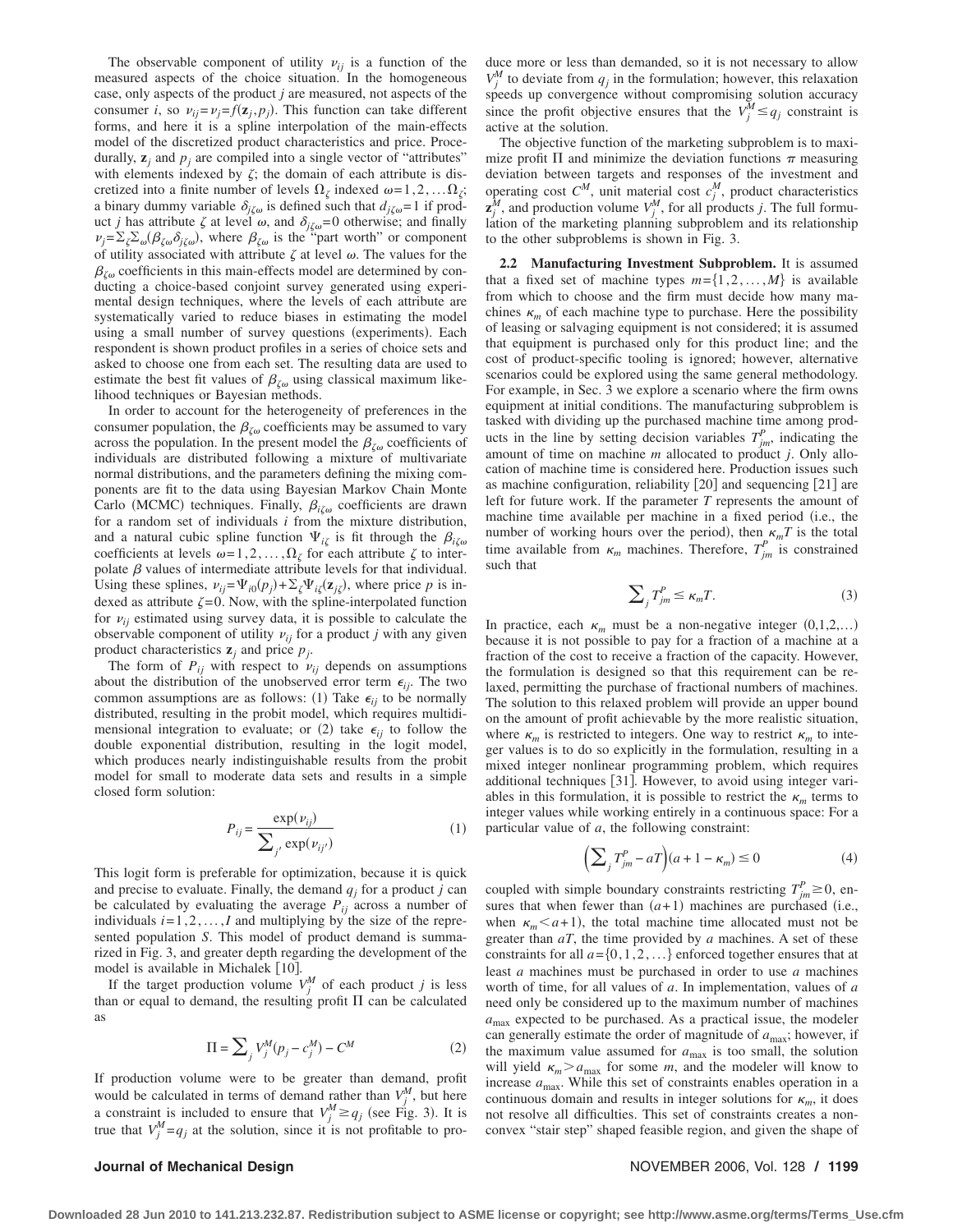the objective function, there are many cases where the shape of the feasible region creates several local minima: each at an integer value. Therefore, while the formulation allows operation in a continuous domain, solving for the optimum integer value of  $\kappa_m$  requires global search.

The strategy used here is to solve the relaxed problem (without the constraints in Eq.  $(4)$ ) to obtain an upper bound on the profit achievable by the more restrictive problem. Next, starting from the optimum of the relaxed problem, penalty functions representing Eq.  $(4)$  are added to the objective function with a penalty coefficient parameter that increases over time until the solution is forced out of the infeasible region. This procedure results in a local minimum that is nearby the solution to the relaxed problem. The solution is not guaranteed to be the global solution; however, if it is within an acceptable deviation from the solution of the relaxed problem, it may be considered an acceptable and useful local solution.

Additionally, the cost of purchasing  $\kappa_m$  machines of type *m* is given by  $\kappa_m c_m^I$ , where  $c_m^I$  is the investment cost per machine of type *m*. The total cost to operate the machines of type *m* is  $\Sigma_j(c_m^0 T_{jm}^P)$ , where  $c_m^O$  is the cost per unit time to operate machine type *m* (labor cost plus machine use cost). The total production cost  $C^P$  is composed of investment and operating cost, so that

$$
C^{P} = \sum_{m} \left( c_{m}^{I} \kappa_{m} + \sum_{j} c_{m}^{O} T_{jm}^{P} \right) \tag{5}
$$

Finally, the objective of the manufacturing subproblem is to minimize the functions  $\pi$  measuring deviation from the cost targets *C<sup>M</sup>* passed from the marketing subproblem and the machine time allocation linking variables  $T_{jm}^E$ , requested by each engineering design subproblem. The full formulation of the manufacturing subproblem is provided in Fig. 3.

**2.3 Engineering Design Subproblems.** In each engineering design subproblem, the product characteristics  $\mathbf{z}_j^E$  (the aspects observable by the customer) are predicted as a function of the design variables  $\mathbf{x}_j$  (the aspects manipulated by the engineer) so that  $\mathbf{z}_j^E$  $= a(x_i)$ , where **a** is a typical parametric engineering analysis model or simulation. The engineering variables defining the design  $\mathbf{x}_j$  are optimized to achieve resulting product characteristics  $z_j^E$  as close as possible to the targets  $z_j^M$  set by marketing. Each engineering design subproblem must also attempt to meet production volume targets  $V_j^{\tilde{M}}$  and unit material cost targets  $c_j^{\tilde{M}}$  set by marketing as well as match the machine capacity  $T_{jm}^P$  allocated by manufacturing, as shown in Fig. 3 using the deviation functions  $\pi$ , as before.

Production volume  $V_j^E$  of each product *j* is achieved by producing sufficient quantities of the components that comprise the product, so the individual components  $l = \{1, 2, \ldots, L\}$  composing each product *j* must be considered. The parameter  $\xi$  defines the number of units of component *l* contained in each product. Each component *l* may require several manufacturing operations *n*  $=\{1,2,\ldots,N_l\}$ ; for example, the production of a single component may require shearing, drawing, and bending operations. The production of the operations *n* on the components *l* that make up the product *j* must be allocated to machines  $m = \{1, 2, ..., M\}$  in such a way that each component design meets the capability requirements of each machine on which it is made and the total time requests made for each machine do not exceed the amount of time allocated. It is assumed that none of the designs in the product line share components. This is a limitation since it is common to design product families that share specific components among different product designs in a line to save costs  $[22,23]$ ; however, questions of commonality add significant complexity, and it is a reasonable first step to rule out this possibility.

The component production volume variable  $V_{jlmn}$  represents the number of units of component *l* in design *j* on which operation *n* is performed by machine *m*. The production volume target  $V_j^M$ 



Fig. 4 Design variables of the dial-readout scale (from **Michalek et al.** [9])

passed from marketing is achieved by producing enough of each component to assemble  $V_j^M$  complete products, so  $V_j^E$  is constrained such that the manufacturing operations performed for each component  $V_{jlmn}$  are sufficient to generate the parts for  $V_j^E$ products.

$$
\sum_{m} V_{jlmn} \ge \xi_l V_j^E; \quad \forall j, l, n \tag{6}
$$

Second, the total amount of time needed to execute manufacturing operations specified by *Vjlmn* must not exceed the amount of time  $T_{jm}$  allocated to product *j* on machine type *m*. If  $r_{lmn}(\mathbf{x}_i)$  is a function specifying the time per unit to execute operation *n* on component *l* with machine *m* for a design with variables  $\mathbf{x}_i$ , this constraint can be represented as

$$
\sum_{l} \sum_{n} V_{jlmn} r_{lmn}(\mathbf{x}_j) \le T_{jm}^E; \quad \forall j, m \tag{7}
$$

Finally, the production of a component *l* on a particular machine *m* may only take place  $(V_{jlmn}>0)$  if machine *m* has the capability to execute operation *n* on component *l* of product *j*. If  $\mathbf{g}_{lmn}(\mathbf{x}_i)$  is a vector of constraint functions that define the feasibility of executing operation *n* on component *l* with machine *m* as a function of the design  $\mathbf{x}_j$  of product *j*, then  $V_{jlmn}$  can be greater than zero only if  $\mathbf{g}_{lmn}(\mathbf{x}_i) \leq 0$ . If any constraint in  $\mathbf{g}_{lmn}(\mathbf{x}_i)$  is positive, then the machine constraints are not satisfied by the product component, so operation *n* of component *l* cannot be performed on machine *m*,and *Vjlmn* must be exactly zero. This restriction can be represented by the following set of constraints

$$
V_{jlmn}\mathbf{g}_{lmn}(\mathbf{x}_j) \le \mathbf{0}; \quad \forall j, l, m, n \tag{8}
$$

Taken in conjunction with the condition that  $V_{jlmn} \geq 0$ , these constraints ensure the specified relationship, allowing designs  $\mathbf{x}_i$  the freedom to be altered to meet machine constraints and ensuring that components are not produced on machines if the design does not meet machine constraints. While these constraints can be implemented directly, it is advisable to implement them as penalty functions to avoid numerical problems with the near-colinearity of the gradients of Eq. (8) and the  $V_{jlmn} \ge 0$  constraint for large values of **g***lmn*.

Finally, the unit material cost  $c_l^S$  of each component *l* is a function of the design  $\mathbf{x}_j$ , so that the total material cost  $c_j^E$  $=\sum_l \xi_l c_l^S(\mathbf{x}_j)$  is manipulated by changing design variables  $\mathbf{x}_j$  to minimize the deviation from the unit material cost targets  $c_j^M$  set by marketing. The entire formulation for each engineering design subproblem is shown in Fig. 3.

### **3 Example**

To demonstrate the methodology described in the previous section, the example from Michalek [10], a dial-readout scale, is extended to include manufacturing. Fig. 4, from Michalek et al.

### **1200 /** Vol. 128, NOVEMBER 2006 **Transactions of the ASME**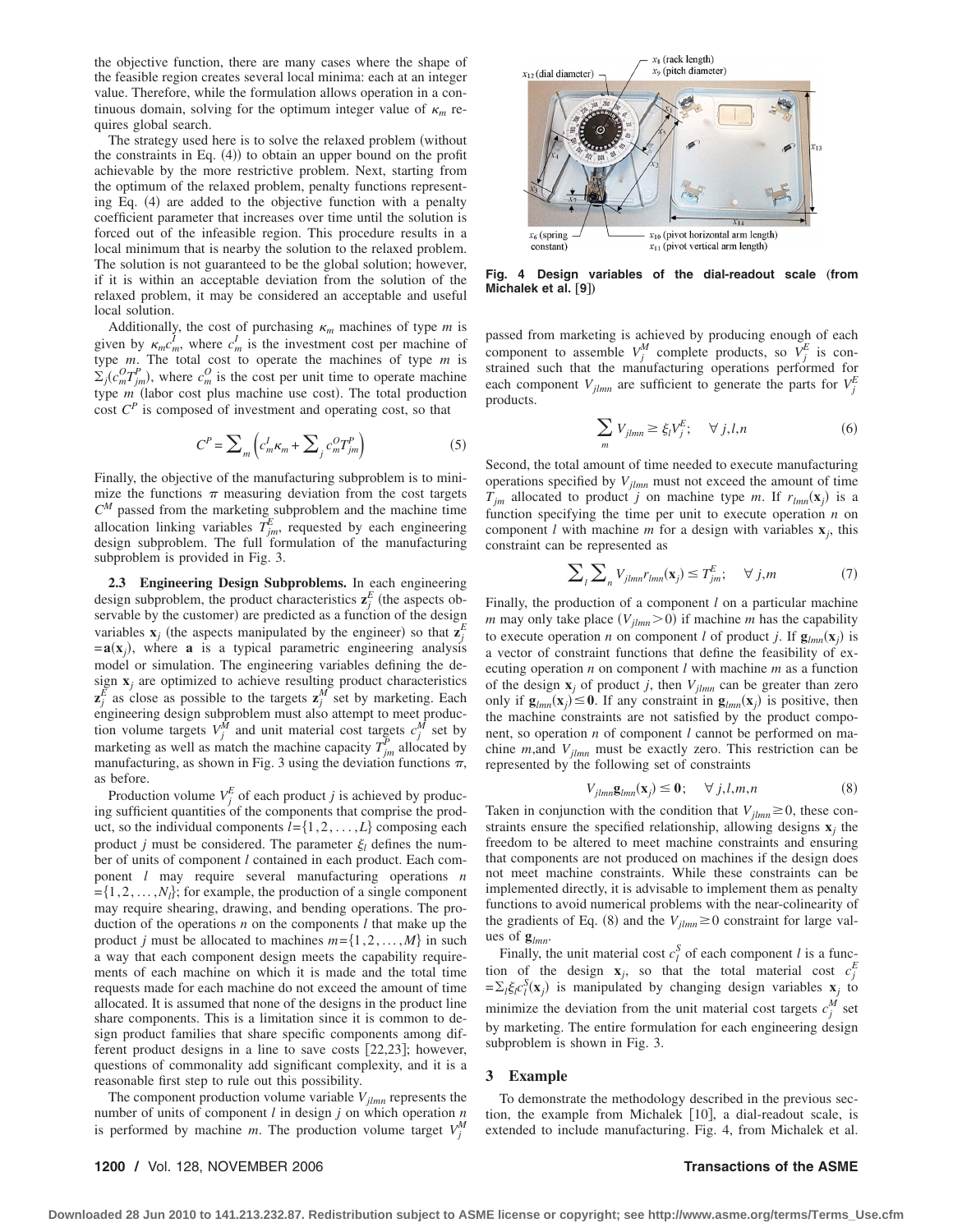**Table 1 Engineering design model parameters**

| Description                                     | Value      |
|-------------------------------------------------|------------|
| $v1$ : Gap between base and cover               | $0.30$ in. |
| $v2$ : Minimum distance between spring and base | $0.50$ in. |
| y3: Internal thickness of scale                 | 1.90 in.   |
| y4: Minimum pinion pitch diameter               | $0.25$ in. |
| $v5$ : Length of window                         | $3.0$ in.  |
| $v6$ : Width of window                          | $2.0$ in.  |
| $v7$ : Dist. top of cover to window             | $1.13$ in. |
| y8: Number of lbs measured per tick mark        | $1.0$ lbs. |
| y9: Horizontal dist. spring to pivot            | $1.10$ in. |
| $y10$ : Length of tick mark $+$ gap to number   | $0.31$ in. |
| $v11$ : Number of lbs that number spans         | $16$ lbs   |
| $y12$ : Aspect ratio of number (length/width)   | 1.29       |
| y13: Min. allow lever dist. base to centerline  | $4.0$ in.  |

[9], shows the design variables  $\mathbf{x}_j$  used to define the design, and Table 1 lists fixed parameters. In the example, the case of four products in the product line  $(J=4)$  is examined. The product characteristics observed by the customer  $z_i$  include  $z_1$ =weight capacity,  $z_2$ =aspect ratio,  $z_3$ =platform area,  $z_4$ =gap size between dial tick marks, and  $z_5$ =size of dial numbers. The functions  $\mathbf{a}(\mathbf{x})$  mapping **x** to **z**, and the constraints  $g(x)$  maintaining design feasibility are listed in Table 2. Additionally, the heterogeneous demand model described earlier and implemented by Michalek [10] using real choice-based conjoint survey data, is used here in all calculations.

The software package DFMA: Design For Manufacture and Assembly, by Boothroyd Dewhurst [24] was used to provide estimates of the manufacturing steps involved in producing the components of dial readout scales. For the example, the scope was limited to the manufacture of five components: *l*= 1, the cover; *l*

 $= 2$ , the base;  $l = 3$ , the (two identical) long levers;  $l = 4$ , the (two identical) short levers; and  $l=5$ , the rack. There are two of each lever and one of each other component in each complete scale, so the number of components per unit produced is  $\xi_l \in \{1, 1, 2, 2, 1\}$ for *l*=1,2,3,4,5, respectively. Each of these components is produced with stamping machines. The cover and base require two operations  $(N_1 = N_2 = 2)$ : a shearing operation  $(n=1)$  followed by a bending operation  $(n=2)$ , each performed with a compound die. The levers and rack are each produced with a single shearing step in a progressive die  $(N_3=N_4=N_5=1)$ .

Material cost  $c_l^S$  was also estimated per part. For simplicity, the unit material cost was treated here as constant, rather than as a function of the component dimensions; however, inclusion of unit material cost as a function of design dimensions is straightforward if data are available. Since the unit material cost is treated as constant in this case, it need not be passed back and forth as a target, so the material cost calculation is included directly in the marketing subproblem to reduce the computational load. Finally, the force required to perform each operation was estimated based on the machine suggestions made by the DFMA software, along with the time to load and unload each part (with the exception of progressive die operations, where the load unload time is included in the stamping time). These data are summarized in Table 3.

A set of eight available machine alternatives  $(M=8)$  was compiled using the software, with information on machine dimensions, force capacity, speed, and operating costs. Machine purchase cost estimates were obtained through informal discussions with Minster Machine Company except for machine *m*= 8, which was invented for the example. In the scenario tested, the company owns eight machines of type *m*= 8 and no other machines at initial conditions, so that the company is free to use up to eight machines of type *m*= 8 at an investment cost of zero, and any other machines must be purchased. These machine data are summarized in Table 4.

#### **Table 2 Constraint and response functions**

| Formula                                                                                                 | Description                                                                                           |
|---------------------------------------------------------------------------------------------------------|-------------------------------------------------------------------------------------------------------|
|                                                                                                         | Weight capacity (lbs)                                                                                 |
| $z_1 = \frac{4\pi x_6 x_9 x_{10}(x_1+x_2)(x_3+x_4)}{x_{11}(x_1(x_3+x_4)+x_3(x_1+x_5))}$                 |                                                                                                       |
| $z_2 = x_{14}/x_{15}$                                                                                   | Platform aspect ratio                                                                                 |
| $z_3 = x_{14}x_{15}$                                                                                    | Platform area $(in.^2)$                                                                               |
| $z_4 = \pi x_{12}/z_1$                                                                                  | Size of gap between 1 lb interval marks (in.)<br>Size of number (length, in.)                         |
| $z_5 = \frac{[2 \tan(\pi y_{11}/z_1)](\frac{1}{2}x_{12}-y_{10})}{[1 + (2/y_{12})\tan(\pi y_{11}/z_1)]}$ |                                                                                                       |
| $g_1: x_8 \ge (x_{14}-2y_1) - (\frac{1}{2}x_{12}+y_7) - x_7 - y_9 - x_{10}$                             | Sufficient rack length to span pivot and pinion                                                       |
| $g_2:(x_1+x_2)^2\leq (x_{14}-2y_1-x_7)^2+(\frac{1}{2}x_{15}-y)^2$                                       | Long lever attaches to top edge of scale                                                              |
| $g_3: x_7 + y_9 + x_{11} + x_8 \le x_{14} - 2y_1$<br>$g_4$ : $(x_3 + x_4) \le x_{14} - 2y_1$            | Rack shorter than base when pivot is rotated $90^{\circ}$<br>Short lever length less than base length |
| $g_5: x_5 \leq x_1 + x_2$                                                                               | Lever joint location less than lever length                                                           |
| $g_6: x_{12} \le x_{15} - 2y_1$                                                                         | Dial diameter less than base width                                                                    |
| $g_7: x_{12} \le x_{14}-2y_1-x_7-y_9$                                                                   | Dial diameter less than base length minus spring plate                                                |
| $g_8: (x_{14}-2y_1-x_7)^2+y_{12}^2 \leq (x_1+x_2)^2$                                                    | Long lever at least $y_{13}$ away from centerline for balance                                         |

| Table 3 | Component and operation data |  |  |  |
|---------|------------------------------|--|--|--|
|---------|------------------------------|--|--|--|

|   | Part        | Parts per<br>product | Material<br>$cost$ ( $\frac{5}{part}$ ) | $\boldsymbol{n}$ | Machine<br>operation | Force required<br>(tons) | Process         | <b>Strokes</b><br>per part | Load/Unload<br>time per part (s) |
|---|-------------|----------------------|-----------------------------------------|------------------|----------------------|--------------------------|-----------------|----------------------------|----------------------------------|
|   | Cover       |                      | \$2.35                                  |                  | $Shearing + hole$    | 100                      | Compound die    |                            | 8.35                             |
|   |             |                      |                                         |                  | Bending              | 100                      | Compound die    |                            | 8.80                             |
| 2 | Base        |                      | \$1.93                                  |                  | $Shearing + hole$    | 100                      | Compound die    |                            | 8.32                             |
|   |             |                      |                                         |                  | Bending              | 100                      | Compound die    |                            | 8.71                             |
| 3 | Long lever  |                      | \$0.28                                  |                  | Shearing             | 60                       | Progressive die |                            | NA                               |
| 4 | Short lever |                      | \$0.16                                  |                  | <b>Shearing</b>      | 32                       | Progressive die |                            | NA                               |
| 5 | Rack        |                      | \$0.07                                  |                  | Shearing             | 45                       | Progressive die |                            | NA                               |

#### **Journal of Mechanical Design** November 2006, Vol. 128 **/ 1201**

**Downloaded 28 Jun 2010 to 141.213.232.87. Redistribution subject to ASME license or copyright; see http://www.asme.org/terms/Terms\_Use.cfm**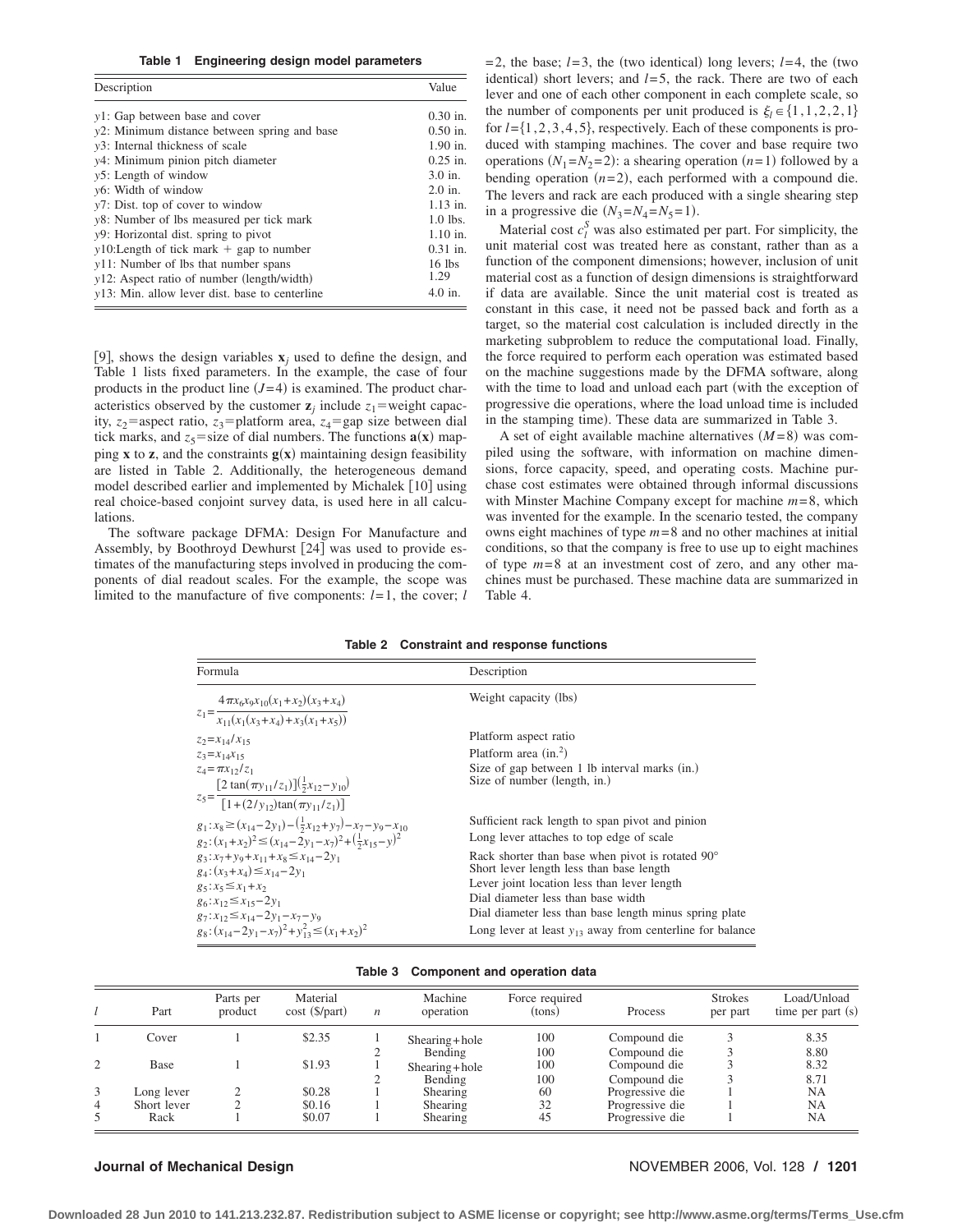**Table 4 Machine characteristics**

| m | Machine          | Bed width<br>(in) | <b>FORCE</b><br>(tons) | Press speed<br>(strokes/min) | Machine<br>rate (\$hr) | Operator<br>rate $(\frac{5}{hr})$ | Machine cost<br>(\$thousands) |
|---|------------------|-------------------|------------------------|------------------------------|------------------------|-----------------------------------|-------------------------------|
|   | Minister P2H-160 | 33.5              | 180                    | 40                           | \$22.10                | \$25.00                           | \$335                         |
|   | Minister P2H-100 | 26                | 112                    | 60                           | \$19.40                | \$25.00                           | \$250                         |
|   | Minister OBI#4F  | 9                 | 32                     | 90                           | \$16.30                | \$25.00                           | \$75                          |
| 4 | Minister OBI#5F  | 12                | 45                     | 85                           | \$16.70                | \$25.00                           | \$60                          |
|   | Minister OBI#6F  | $\overline{14}$   | 60                     | 75                           | \$17.40                | \$25.00                           | \$90                          |
| 6 | Minister OBI#7F  | 14                | 75                     | 70                           | \$18.00                | \$25.00                           | \$100                         |
|   | Minister E2-200  | 36                | 200                    | 36                           | \$22.80                | \$25.00                           | \$200                         |
| 8 | Legacy $# H01$   | 10.5              | 160                    | 60                           | \$19.40                | \$25.00                           | \$400                         |

Given these data, the rate function *rlmn* can be calculated for each operation *n* on each machine *m* for each component *l* by dividing the number of strokes required per part by the machine press speed and adding the load/unload time. In general, *rlmn* may be a function of the design variables **x***j*; however, for simplicity in this example it is taken to be constant with respect to  $\mathbf{x}_i$ . The time period of interest *T* is set to one year, encompassing 52 weeks, five days per week without holidays, and eight hours per day with no downtime for a total of 7,488,000 s machine time per machine purchased. It is assumed that all machines are purchased in full at the beginning of the year for production during that year only. This is quite conservative, since most machines in the industry are purchased with multiple years of production in mind; however, changing time periods or including machine leasing or resale options could be accommodated using financial discounting. The machine constraints  $\mathbf{g}_{lmn}$  ensure that the component is small enough to fit in the machine bed, and that the machine has sufficient force capacity to meet the component force requirements. Both of these conditions are enforced only for cases where the product *j* is being produced on the machine *m* (when  $V_{jlmn}$  > 0), as described previously. Specifically, the machine bed constraints applied to the cover, base, long lever, short lever, and rack, respectively, specify that

 $l = 1$ :  $x_{12}, x_{14} \leq$  bed width

*l* = 2:  $x_{13} - 2y_l$ ,  $x_{14} - 2y_l$  ≤ bed width *l* = 3:  $x_1 + x_2 \leq$  bed width (9)  $l = 4$ :  $x_3 + x_4 \leq$  bed width

 $l = 5$ :  $x_8 \leq$  bed width

Finally, the force capacity constraints specify that the machine force is greater than or equal to the component required force for each component, operation, and machine, using the relevant data from Tables 3 and 4.

**3.1 Results.** The ATC problem was solved using as a starting point the optimal design from Michalek [10], which includes marketing and design variables but not manufacturing variables, and all machine purchase  $\kappa_m$  and time allocation  $(T_{jm}^E$ , and  $T_{jm}^P$ ) variables are set to zero. The solution was obtained in three stages: First the relaxed problem (omitting Eqs. (4) and (8)) was solved. Next, the penalty functions representing the machine feasibility constraints in Eq.  $(8)$  were added to the objective function with a penalty coefficient increasing iteratively, thus gradually forcing the solution out of infeasible regions to achieve the machinefeasible solution. Finally, the penalty function forcing  $\kappa$  to integer values  $(Eq. (4))$  was added to the objective function with a penalty coefficient increasing iteratively, thus gradually forcing it  $\kappa$  to integer values and achieving the final feasible integer solution. The final solution is not necessarily the global optimum, but it is a local optimum near the solution to the relaxed problem.

In the scenario examined, the firm owns 10 units of machine type  $m=8$ , with a bed width of 10.5 in. (see Table 4). This machine cannot produce cover and base components  $(l=1,2)$  large enough to achieve the scale shape  $(z_2)$  and size  $(z_3)$  desired in the market. This raises the following question: Should the designs be compromised in order to make them fit on existing equipment and save cost, or is it worth the extra cost to produce designs the market wants?

The proposed methodology resolves this question by finding the most profitable compromise. To illustrate this compromise, three separate cases are examined by enforcing case constraints on the formulation. In the first case none of the products are compromised  $(V_{jlmn}=0; \forall l=1,2; m=8)$ , and the most marketable products are produced. In the second case the smallest product is restricted to have edge lengths  $x_{13}$ ,  $x_{14} \le 10.5$  in. to allow production of the base and cover on machine type *m*= 8. In the third case, the size of the smallest two products are restricted to 10.5 in. to allow production of the base and cover on machine type  $m = 8$ . The results for the three cases are shown in Table 5.

In case 1, none of the four products in the line are compromised, and each product has a length  $x_{13}$  or width  $x_{14}$  greater than 10.5 in. The cover and base cannot be made on machine type *m*  $= 8$ , so 24 units of machine type  $m = 2$  are purchased for producing the cover and base of all four products. One machine of type

**Table 5 Results from the three cases**

| Case<br>Revenue (mil)<br>Profit (mil) | Cost (mil)                                                                       | $\overline{0}$<br>\$95.8<br>\$28.6<br>\$67.3                                         | 1<br>\$95.4<br>\$26.5<br>\$68.9                                                                        | $\overline{2}$<br>\$94.2<br>\$25.7<br>\$68.5                                                                    |
|---------------------------------------|----------------------------------------------------------------------------------|--------------------------------------------------------------------------------------|--------------------------------------------------------------------------------------------------------|-----------------------------------------------------------------------------------------------------------------|
| $K_1$<br>$\kappa_2$                   | $K_3$<br>$\kappa_4$<br>$K_5$<br>$\kappa_6$<br>K <sub>7</sub><br>$\kappa_8$       | $\overline{0}$<br>24<br>$\overline{0}$<br>$\theta$<br>1<br>$\theta$<br>$\theta$<br>8 | $\overline{0}$<br>17<br>$\overline{0}$<br>$\overline{0}$<br>1<br>$\overline{0}$<br>$\overline{0}$<br>8 | $\overline{0}$<br>15<br>$\overline{0}$<br>$\mathbf{1}$<br>$\mathbf{1}$<br>$\overline{0}$<br>$\overline{0}$<br>8 |
| $j=1$<br>$i=2$<br>$j=3$<br>$i = 4$    | Share<br>Share<br>Share<br>Share                                                 | 25.4%<br>20.9%<br>18.8%<br>11.8%                                                     | 24.2%<br>18.9%<br>20.6%<br>12.1%                                                                       | 27.1%<br>15.4%<br>19.0%<br>13.1%                                                                                |
| <b>Total Share</b>                    |                                                                                  | 76.7%                                                                                | 75.7%                                                                                                  | 74.6%                                                                                                           |
| $j=1$<br>$j=2$<br>$j=3$<br>$j=4$      | $x_{13}$<br>$x_{14}$<br>$x_{13}$<br>$x_{14}$<br>$x_{13}$<br>$x_{14}$<br>$x_{13}$ | 11.7<br>10.3<br>11.9<br>10.3<br>9.9<br>10.8<br>11.7                                  | 11.7<br>10.3<br>11.9<br>10.3<br>9.9 <sup>a</sup><br>$10.5^{\rm a}$<br>11.7                             | 11.8<br>11.9<br>$9.7^{\mathrm{a}}$<br>$10.4^{\rm a}$<br>10.0 <sup>a</sup><br>10.5 <sup>a</sup><br>12.4          |
|                                       | $x_{14}$                                                                         | 11.9                                                                                 | 11.9                                                                                                   | 11.3                                                                                                            |

a Dimensions compromised to fit on existing machine.

#### **1202 /** Vol. 128, NOVEMBER 2006 **Transactions of the ASME**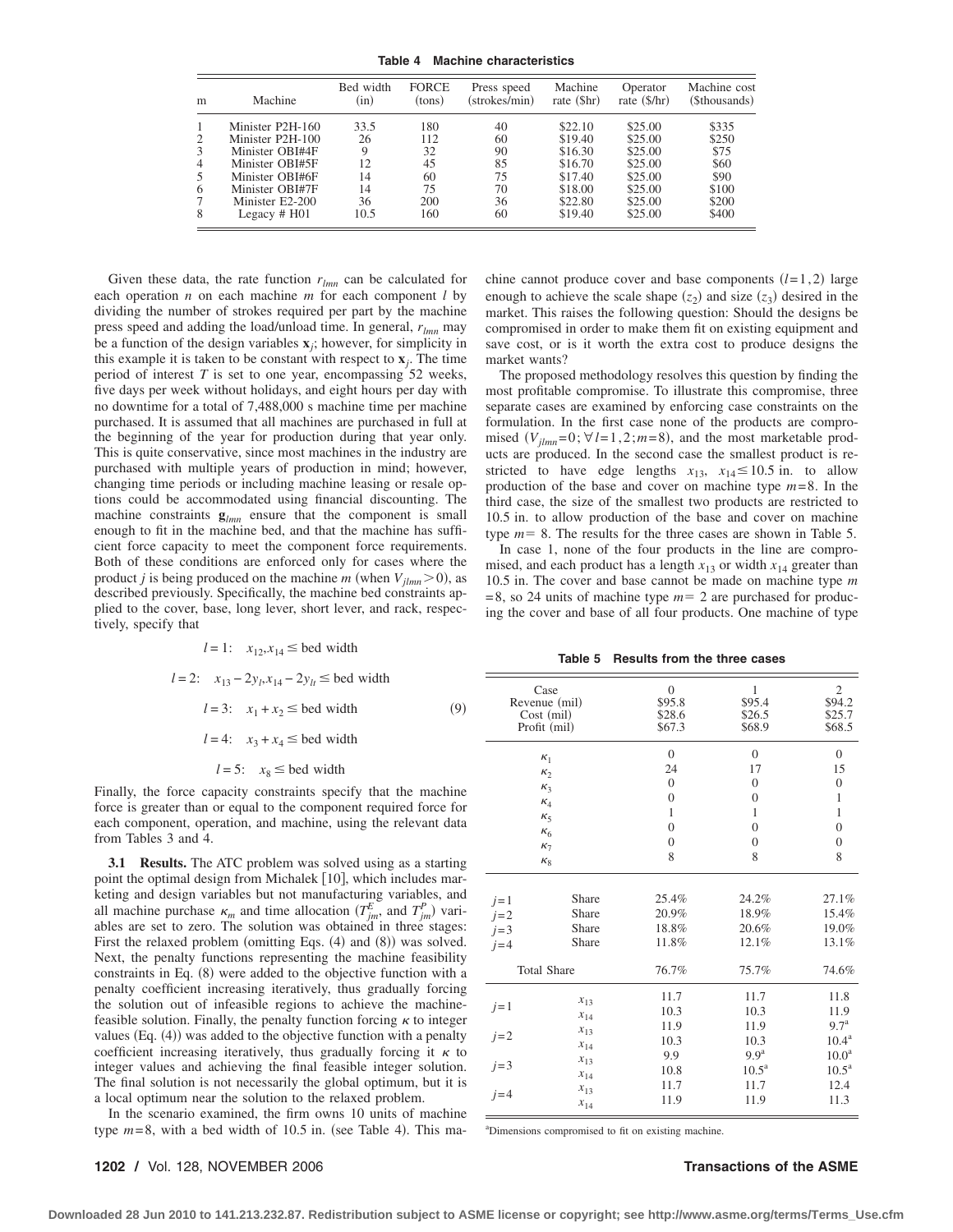$m=$  5 is purchased for producing the long levers, and machine type *m*= 8 is used only for producing the short lever and rack *l*  $=4,5$ , resulting in a 12% capacity utilization of machine type *m*= 8 and a 74% capacity utilization overall.

In case 2, the smallest product  $(j=3)$  is compromised to fit on machine type  $m=8$ . The cover, base, and long lever for product 3 are made on machine type *m*= 8, bringing it to 95% capacity utilization of *m*= 8, 99% utilization overall, and reducing the needed units of machine type  $m=2$  from 24 down to 17. This design compromise saves \$2 million in cost, but it also changes the product characteristics and affects market share. Because of cannibalization and pricing effects, the change causes the market share of some products to increase while of others to decrease (see Table 5, but overall revenue is decreased only slightly, and the total profit increases by \$1.6 million.

In case 3, the next smallest product  $(j=2)$  is also compromised to fit on machine type *m*= 8. The base and cover components for products 2 and 3 are made primarily on machine type *m*= 8, bringing it to 100% capacity utilization of *m*= 8, 99% overall utilization; allowing the rack and levers to be made on less expensive equipment; and further reducing the number of needed units of machine type  $m=2$  from 17 down to 15. This second design compromise results in an additional cost savings of \$0.8 million, but it also changes the product characteristics and affects market share. Again, because of cannibalization effects, the market share of some products increase while of others decrease, but overall revenue drops by \$1.2 million, outweighing the benefits of cost savings in manufacturing.

A comparison of these cases shows that while compromising the design of a single product produces substantial cost savings with minimal market consequences, compromising two products sufficiently reduces the desirability of the product line and its ability to cover the market such that the reduced revenue outweighs additional cost savings. From a manufacturing perspective, case 3 may be preferred because it has the lowest cost and achieves full utilization of machine *m*= 8. From a marketing perspective, case 1 may be preferred because it best covers the diverse preferences of the market, resulting in highest revenue. However, from a firm's perspective, case 2 is preferred because it achieves the most profitable compromise between manufacturing and marketing concerns. Details of the resulting product line for case 2 are shown in Table 6, along with predicted market shares, production volumes, selling prices, and component allocation to machines.

#### **4 Conclusions**

A large body of literature exists in DFM and related fields for altering designs to improve manufacturability and reduce manufacturing costs. Few of these methods quantify the tradeoff between the revenue and cost consequences of making design changes that are desirable from a manufacturing perspective but undesirable from a marketing perspective. The method and the example explored in this article demonstrated that it can be worthwhile to compromise a design in order to reduce manufacturing costs, but if the compromise is too great, the loss in revenue due to decreased market appeal can outweigh the cost savings. The coordination of quantitative models that predict manufacturing and market consequences allow the evaluation of various scenarios to determine the right compromises from an overall business perspective.

While the majority of work in DFM and concurrent engineering focuses on conceptual design, the proposed approach aims to facilitate communication at later design stages where parametric models can be called upon in order to resolve tradeoffs quantitatively. The modularity of the ATC-based methodology allows additional considerations, such as the manufacturing subproblem introduced in this paper, to be added to an existing hierarchy without starting from scratch. This modularity provides an oppor-

**Table 6 Product line design solution**

|                  | Product $(i)$                            |                |         |                |  |
|------------------|------------------------------------------|----------------|---------|----------------|--|
|                  | $\mathbf{1}$                             | $\overline{c}$ | 3       | $\overline{4}$ |  |
| $V_j^M$ (mil)    | 1.21                                     | 0.94           | 1.03    | 0.61           |  |
| Share            | 24%                                      | 19%            | 21%     | 12%            |  |
| $z_1$            | 299                                      | 260            | 200     | 259            |  |
| $z_2$            | 0.971                                    | 1.155          | 0.941   | 0.982          |  |
| $z_3$            | 140                                      | 123            | 104     | 140            |  |
| $z_4$            | 0.099                                    | 0.117          | 0.121   | 0.116          |  |
| $z_{5}$          | 1.19                                     | 1.36           | 1.29    | 1.34           |  |
| $\boldsymbol{p}$ | \$23.77                                  | \$25.59        | \$23.63 | \$30.00        |  |
| $x_1$            | 11.20                                    | 11.25          | 7.98    | 10.52          |  |
| $x_2$            | 0.69                                     | 0.46           | 2.03    | 1.51           |  |
| $x_3$            | 6.91                                     | 4.53           | 3.56    | 3.91           |  |
| $x_4$            | 1.22                                     | 4.29           | 4.59    | 4.78           |  |
| $x_5$            | 0.17                                     | 0.14           | 0.78    | 0.24           |  |
| $x_6$            | 189.78                                   | 167.44         | 19.38   | 182.10         |  |
| $x_7$            | 0.50                                     | 0.50           | 0.50    | 0.50           |  |
| $x_{8}$          | 4.35                                     | 6.28           | 2.28    | 3.20           |  |
| $x_9$            | 0.62                                     | 0.35           | 0.81    | 0.35           |  |
| $x_{10}$         | 0.67                                     | 0.96           | 1.72    | 0.79           |  |
| $x_{11}$         | 1.88                                     | 1.85           | 1.44    | 1.90           |  |
| $x_{12}$         | 9.46                                     | 9.70           | 7.68    | 9.52           |  |
| $x_{13}$         | 11.66                                    | 11.90          | 9.88    | 11.72          |  |
| $x_{14}$         | 12.01                                    | 10.30          | 10.50   | 11.94          |  |
| (l, n)           | Machines used $(\forall m:V_{jlmn} > 0)$ |                |         |                |  |
| (1,1)            | $\overline{c}$                           | $\mathfrak{2}$ | 8       | $\overline{c}$ |  |
| (1,2)            | $\overline{c}$                           | $\overline{c}$ | 8       | $\overline{c}$ |  |
| (2,1)            | $\overline{c}$                           | $\overline{c}$ | 8       | $\overline{c}$ |  |
| (2,2)            | $\overline{c}$                           | $\overline{c}$ | 8       | $\overline{c}$ |  |
| (3,1)            | 5                                        | 5              | 8,5     | 5              |  |
| (4,1)            | 8,5                                      | 8,5            | 8,5     | 8,5            |  |
| (5,1)            | 8,5                                      | 8,5            | 8,5     | 8,5            |  |
|                  |                                          |                |         |                |  |

tunity for models in various disciplines to be built and used as they become available and appropriate to the scope of interest with minimal restructuring. The well-defined interfaces among disciplinary models also provide structure to communication and enable automatic search for consistent, optimal solutions through algorithmic iterations, rather than costly human iterations.

Manufacturing decisions typically involve a number of inherently discrete decisions, such as how many machines to purchase. In the proposed formulation, these discrete decisions were represented by relaxing the problem to a continuous space and imposing constraints to enforce solutions with discrete values. This formulation creates multiple local minima, and gradient-based search algorithms guarantee only local optimality. This application highlights the need for further research to extend the ATC methodology to problems with discrete variables so that more complex problems involving manufacturing decisions can be solved.

The example presented here was examined only for the case of four products in the product line. Determination of the optimal number of products in the line requires a comparison of separate optimization runs for each case, as in Michalek [10]. The manufacturing formulation presented here does not allow the determination of the optimal number of products because tooling costs, such as the purchase of dies, and setup costs are not included in the formulation. Without these costs represented, the model predicts that increasing product variety is always profitable. It is left for future research to incorporate setup costs and tooling costs into the model.

There exist alternative ways to decompose the marketing, engineering design, and manufacturing subproblems. The formulation presented was designed to allocate as much complexity as pos-

**Journal of Mechanical Design** November 2006, Vol. 128  $\prime$  1203